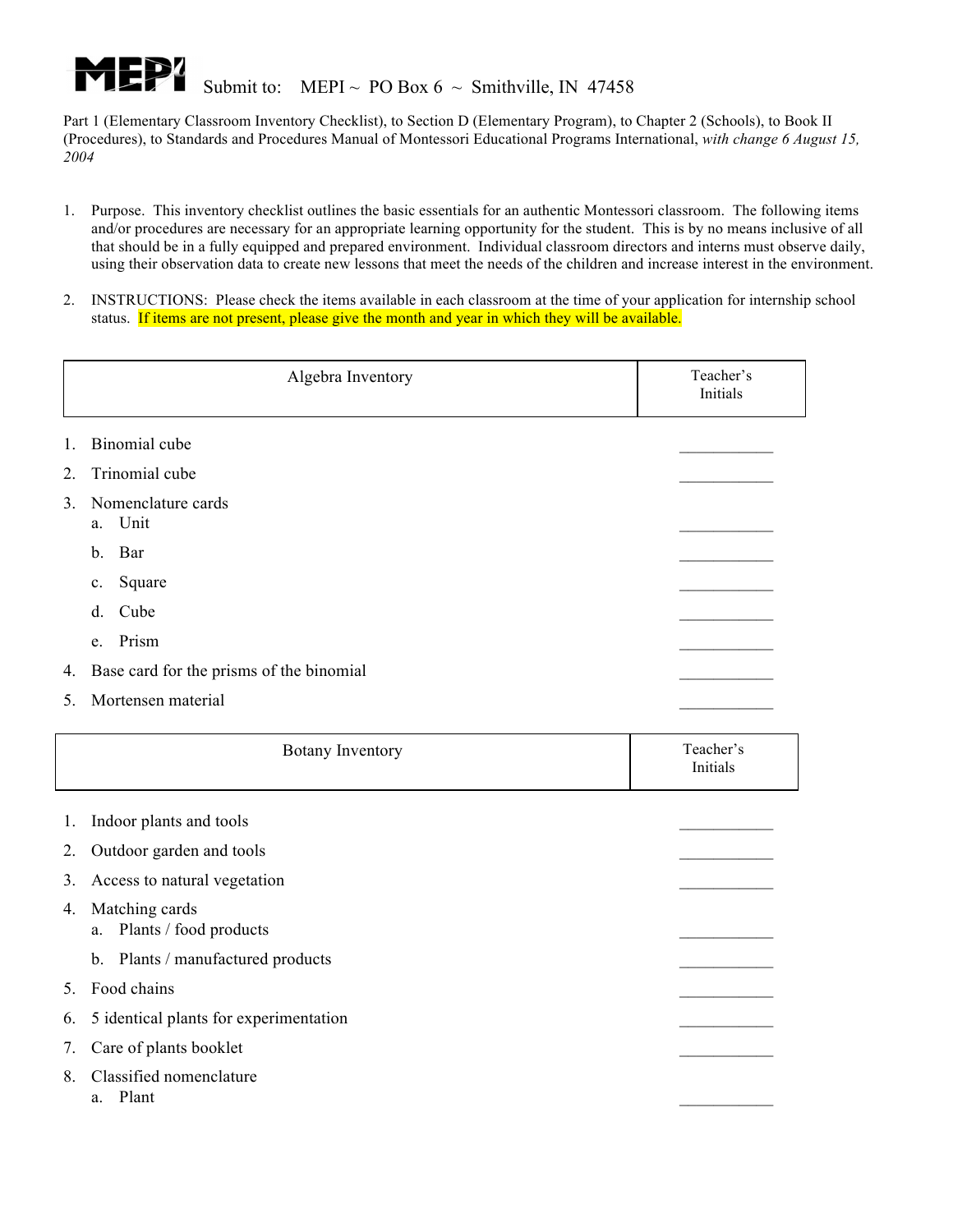

- b. Plant parts
- c. Root

|    |                | <b>Botany Inventory</b>                                               | Teacher's<br>Initials |
|----|----------------|-----------------------------------------------------------------------|-----------------------|
|    | d.             | Root parts                                                            |                       |
|    | e.             | Stem                                                                  |                       |
|    | f.             | Stem parts                                                            |                       |
|    | g.             | Stem types                                                            |                       |
|    | h.             | Arrangement of leaves on stem                                         |                       |
|    | 1.             | Leaves                                                                |                       |
|    | j.             | Leaf parts                                                            |                       |
|    | k.             | Leaf blade                                                            |                       |
|    | 1.             | Leaf margins                                                          |                       |
|    |                | m. Leaf veins                                                         |                       |
|    | n.             | Leaf forms                                                            |                       |
|    | 0.             | Flowers                                                               |                       |
|    | p.             | Flower parts                                                          |                       |
|    | q.             | Flower forms                                                          |                       |
|    | r.             | Inflorescences                                                        |                       |
| 9. |                | Quadrant                                                              |                       |
|    |                | 10. Ingredients for a plant salad                                     |                       |
|    | a.             | 11. Nomenclature and/or story cards with pictures for<br>States flora |                       |
|    | $\mathbf{b}$ . | Local flora                                                           |                       |
|    |                | 12. Name tags for plants in environment                               |                       |
|    |                | 13. Solar graphic paper                                               |                       |
|    |                | 14. Cross section of a tree trunk and labels and definitions          |                       |
|    |                | 15. Adopt a tree activity booklet                                     |                       |
|    |                | 16. Poems on flora                                                    |                       |
|    |                | 17. Pictures of progression of leaf coloration in the fall            |                       |
|    |                | 18. Cards - life cycle of a plant                                     |                       |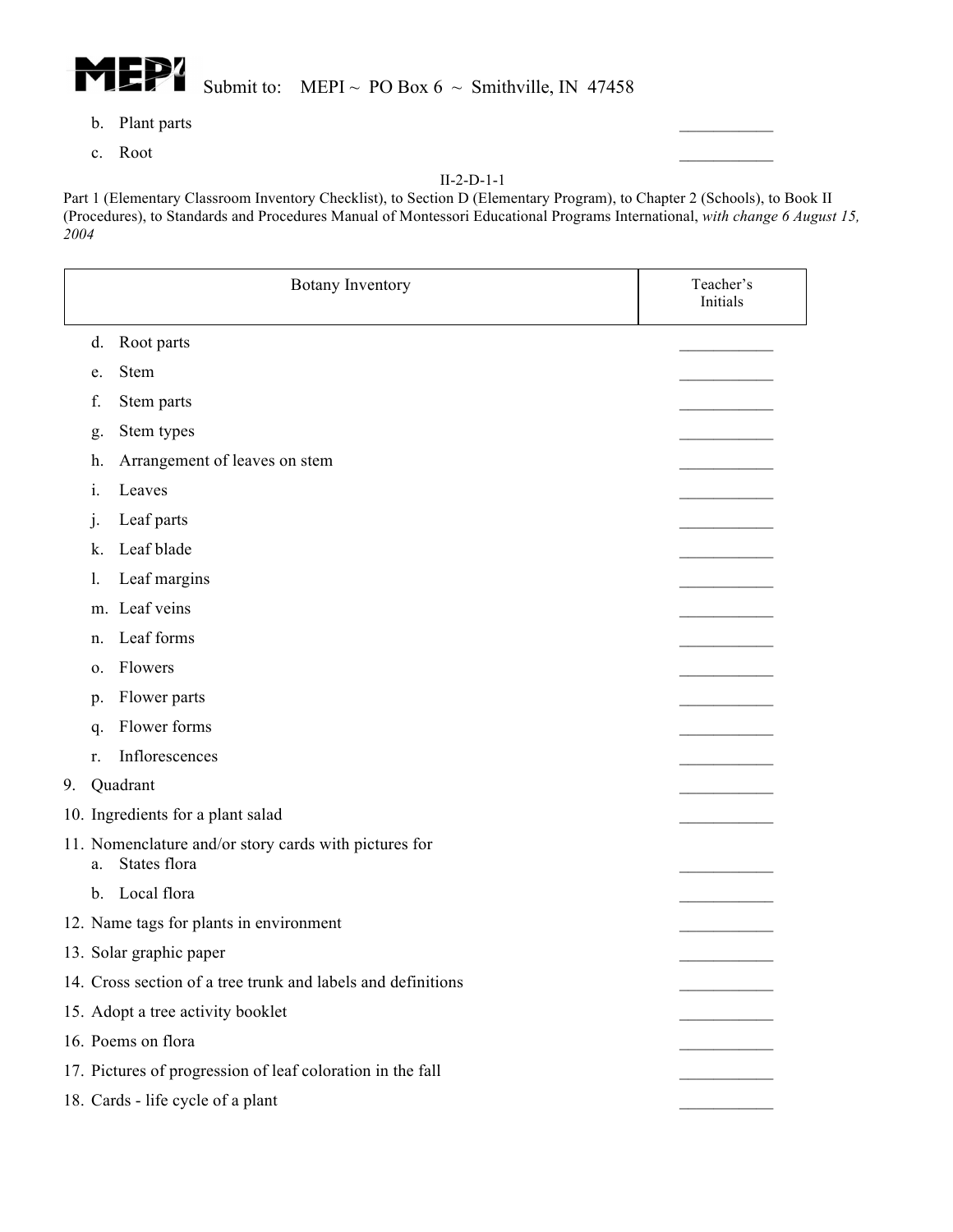

- 19. Models of flowers
- 20. Sorting cards for solitary and inflorescence
- 21. Research a plant sheet
- 22. Charts of pictures and names only from classified nomenclature packets
- 23. Bloom's taxonomy activity cards for botany

|    |                | Geography Inventory                  | Teacher's<br>Initials |
|----|----------------|--------------------------------------|-----------------------|
| 1. |                | Large photograph of planet Earth     |                       |
| 2. |                | A globe                              |                       |
| 3. |                | Labels for globe                     |                       |
| 4. |                | Globe booklet                        |                       |
| 5. | a.             | Flat maps of Earth<br>Globe skin map |                       |
|    | b.             | Mercator map                         |                       |
|    | c.             | Planisphere map                      |                       |
| 6. | a.             | Labels<br>Continents                 |                       |
|    | $\mathbf{b}$ . | Oceans                               |                       |
| 7. |                | Orientation cards for classroom      |                       |
| 8. |                | Orientation cards for maps           |                       |
| 9. | a.             | Landforms<br>Construction materials  |                       |
|    | b.             | Labels                               |                       |
|    | $\mathbf{c}$ . | Nomenclature cards                   |                       |
|    | d.             | Booklet of landforms and definitions |                       |
|    | e.             | World maps, labels                   |                       |
|    | a.             | 10. Continent studies<br>Puzzle maps |                       |
|    | $b$ .          | Model animals                        |                       |
|    | $\mathbf{c}$ . | Fauna pictures and information       |                       |
|    | d.             | Flora pictures and information       |                       |
|    | e.             | People pictures and information      |                       |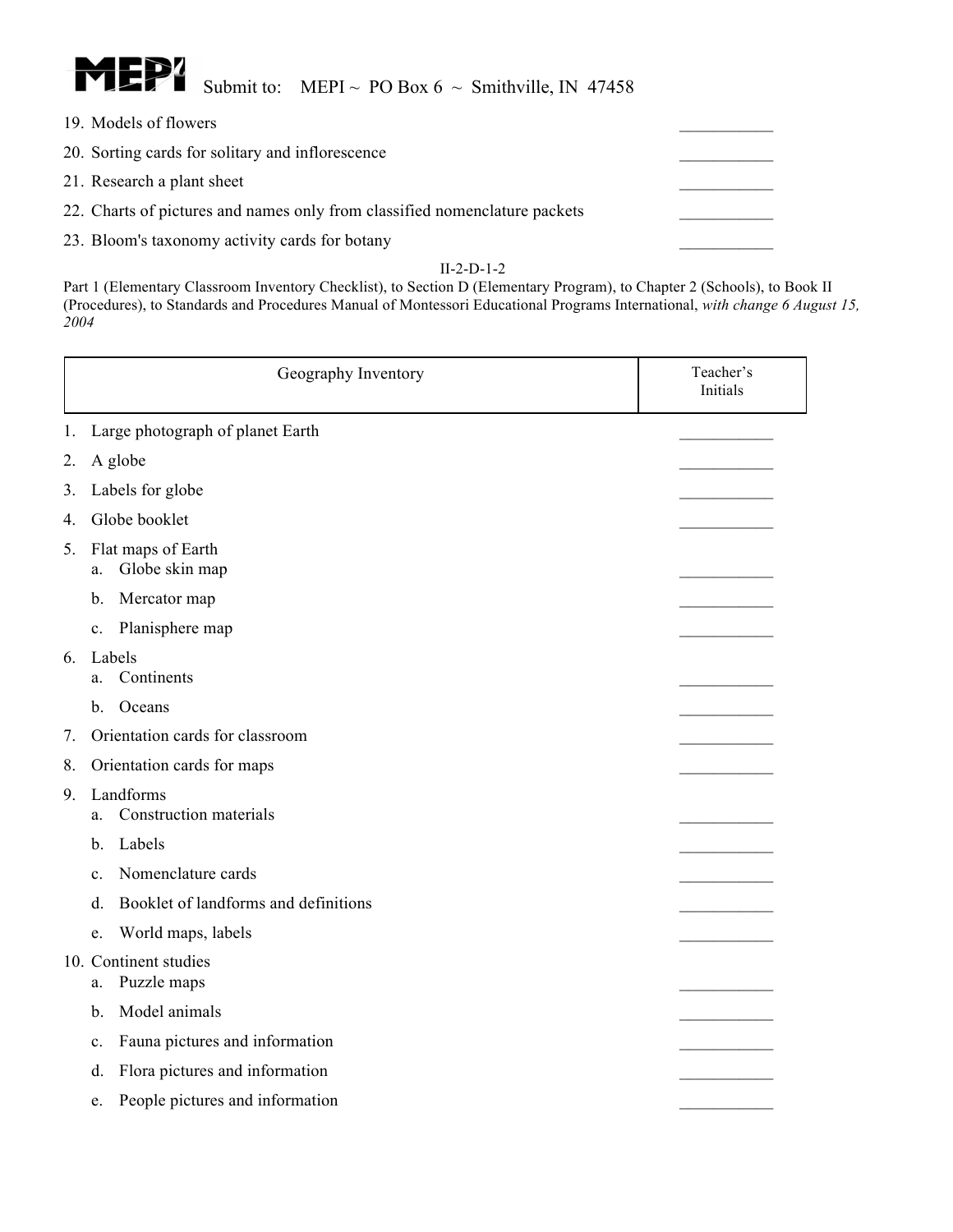

| f.             | Topological maps                      |  |
|----------------|---------------------------------------|--|
| g.             | Political maps                        |  |
| h.             | Outline maps                          |  |
| a.             | 11. Countries studies<br>Flags lesson |  |
|                | b. Flags                              |  |
| C <sub>1</sub> | Games                                 |  |
| d.             | Songs                                 |  |
|                |                                       |  |

|                | Geography Inventory                 | Teacher's<br>Initials |
|----------------|-------------------------------------|-----------------------|
| e.             | Recipes                             |                       |
| f.             | Architecture pictures and models    |                       |
| g.             | Outline maps                        |                       |
| h.             | Money                               |                       |
| i.             | Costumes                            |                       |
| 1.             | Products information                |                       |
| k.             | Stamps                              |                       |
| 1.             | Festivals information               |                       |
|                | m. Language information             |                       |
| n.             | Artifacts                           |                       |
| $\mathbf{O}$ . | Music                               |                       |
| p.             | Folklore                            |                       |
|                | 12. Reference books                 |                       |
| 13. Atlases    |                                     |                       |
| a.             | 14. Earth in cross section<br>Model |                       |
| $b_{-}$        | Nomenclature cards                  |                       |
|                | 15. Earth's crust - model           |                       |
| a.             | 16. Tectonic plates<br>Model        |                       |
| b.             | Map                                 |                       |
| $c_{\cdot}$    | Booklet of information              |                       |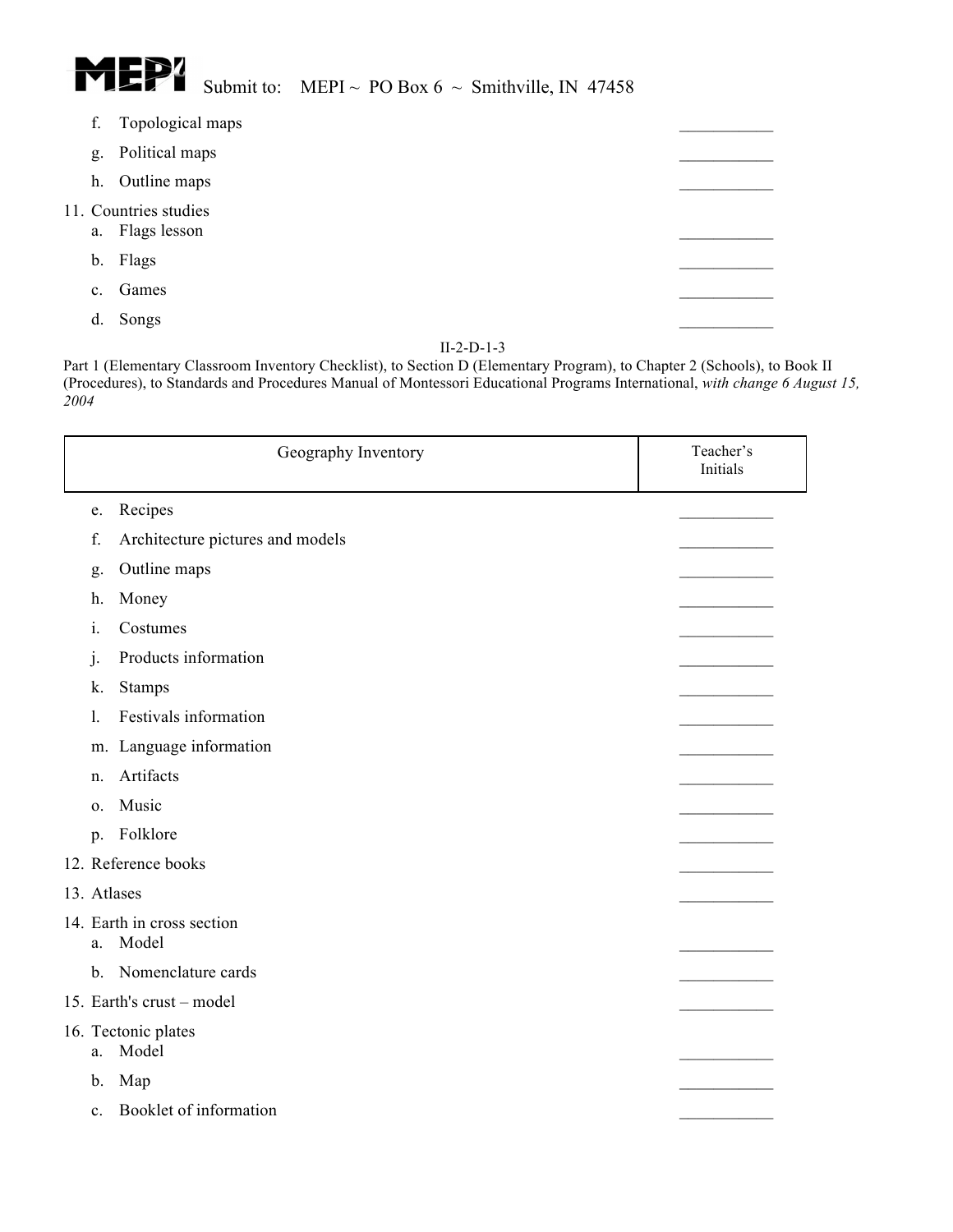

|                             |            | 17. Earth movements – models         |  |  |
|-----------------------------|------------|--------------------------------------|--|--|
| 18. Volcano - working model |            |                                      |  |  |
|                             |            | 19. Nomenclature cards<br>a. Folding |  |  |
|                             |            | b. Faulting                          |  |  |
|                             |            | c. Volcanism                         |  |  |
|                             | 20. Charts | a. Folding                           |  |  |
|                             |            | b. Faulting                          |  |  |
|                             |            | c. Volcanism                         |  |  |
|                             |            | 21. Pictures of earth movements      |  |  |

| Geography Inventory                                      | Teacher's<br>Initials |
|----------------------------------------------------------|-----------------------|
| 22. Map of world showing distribution of earth movements |                       |
| 23. Igneous rocks<br>Chart to show formation<br>a.       |                       |
| Examples<br>b.                                           |                       |
| Nomenclature<br>$\mathbf{c}$ .                           |                       |
| 24. Sedimentary rocks<br>Chart to show formation<br>a.   |                       |
| Examples<br>b.                                           |                       |
| Nomenclature<br>$\mathbf{c}$ .                           |                       |
| 25. Metamorphic rocks<br>Chart to show formation<br>a.   |                       |
| Examples<br>b.                                           |                       |
| Nomenclature<br>$\mathbf{c}$ .                           |                       |
| 26. Rock cycle – chart                                   |                       |
| 27. Formation of all rocks – chart                       |                       |
| 28. Minerals and crystals<br>Examples<br>a.              |                       |
| Nomenclature<br>$\mathbf{b}$ .                           |                       |
| 29. Metal ores                                           |                       |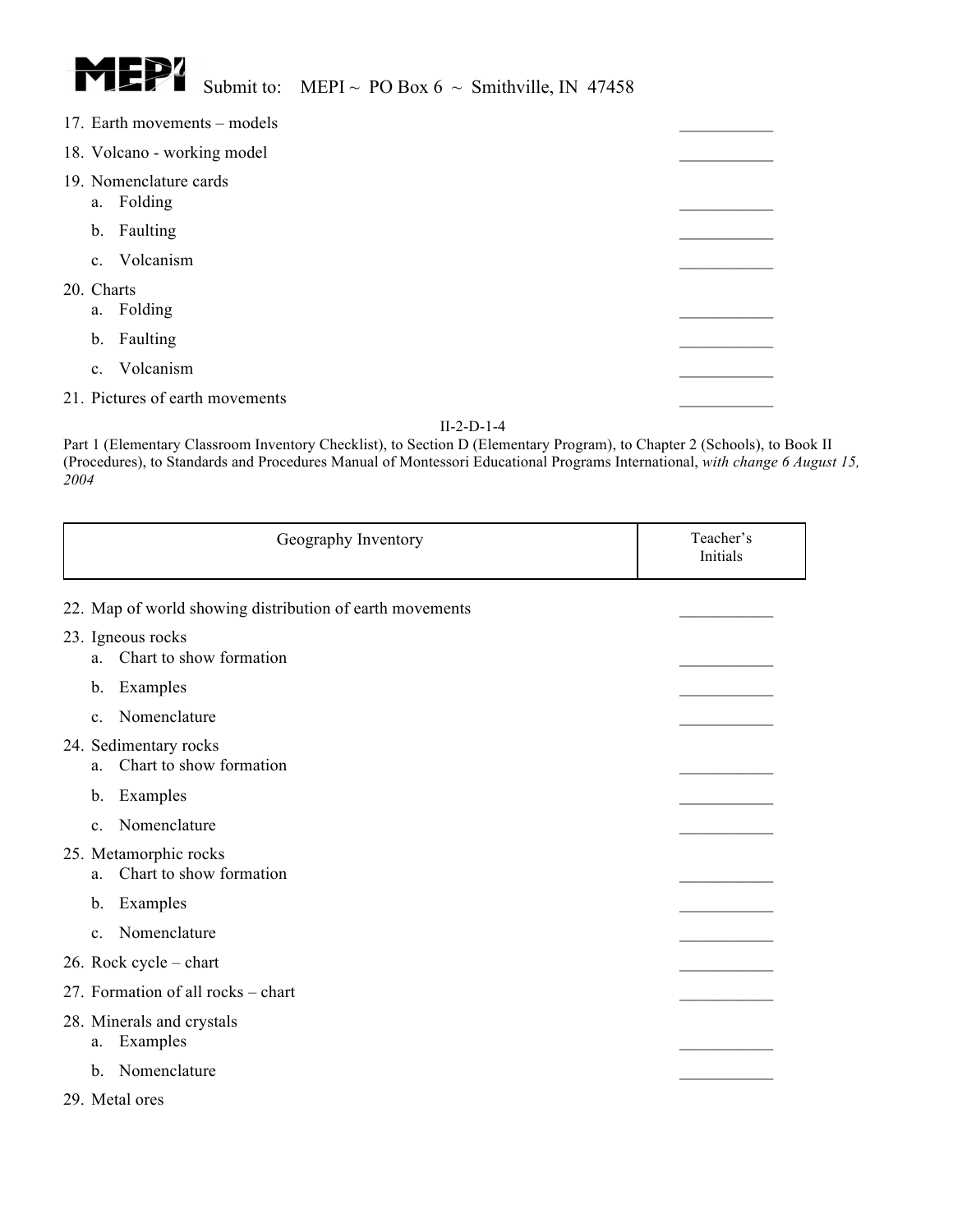

# Submit to: MEPI ~ PO Box 6 ~ Smithville, IN 47458

|                                    | a. | Examples                          |  |
|------------------------------------|----|-----------------------------------|--|
|                                    |    | b. Nomenclature                   |  |
|                                    |    | 30. Non-metal ores<br>a. Examples |  |
|                                    |    | b. Nomenclature                   |  |
| 31. Pictures of the sun            |    |                                   |  |
| 32. Booklet on features of the sun |    |                                   |  |
| 33. Lamp                           |    |                                   |  |
| 34. Globe                          |    |                                   |  |
| 35. Green bead                     |    |                                   |  |
|                                    |    | 36. Tenths fraction insets        |  |
| 37. String                         |    |                                   |  |

#### II-2-D-1-5

| Geography Inventory                                                      | Teacher's<br>Initials |
|--------------------------------------------------------------------------|-----------------------|
| 38. Charts                                                               |                       |
| Relative sizes of Sun and Earth<br>a.                                    |                       |
| Day and night<br>b.                                                      |                       |
| Seasons<br>C <sub>1</sub>                                                |                       |
| Sun's rays reaching the Earth<br>d.<br>Angles formed by Sun's rays<br>e. |                       |
| f.<br>Distances traveled by Sun's rays                                   |                       |
| 39. Earth's atmosphere<br>5 layers<br>a.                                 |                       |
| Nomenclature<br>$\mathbf{b}$ .                                           |                       |
| 40. Charts<br>Sun's rays' path through atmosphere<br>a.                  |                       |
| Density of atmosphere<br>b.                                              |                       |
| Atmosphere as a blanket<br>$c_{\cdot}$                                   |                       |
| 41. Information from local weather stations                              |                       |
| 42. Newspaper weather reports                                            |                       |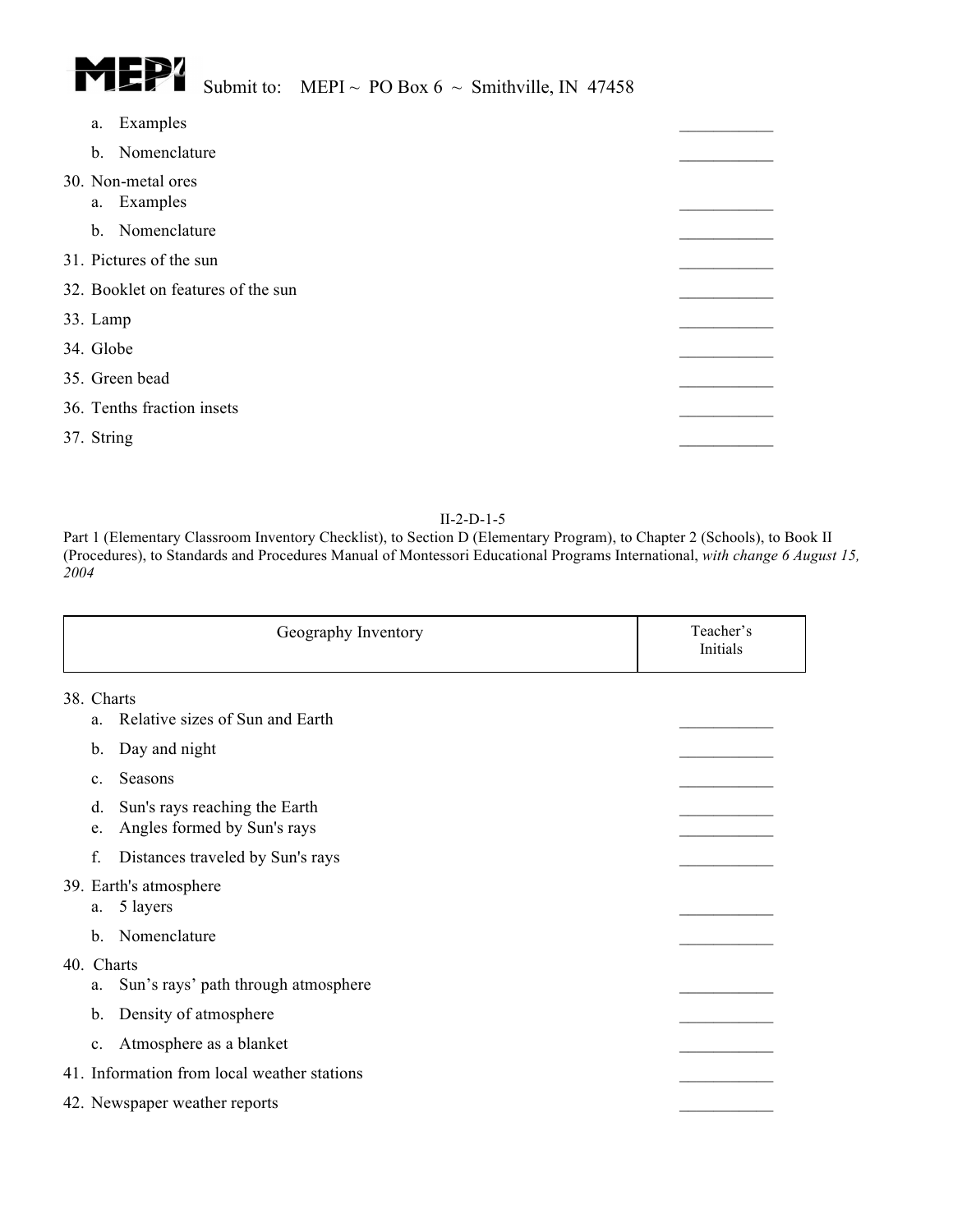

|                  | 43. Pictures of weather features          |  |
|------------------|-------------------------------------------|--|
| 44. Charts<br>a. | Weather - its characteristics             |  |
| b.               | Elements of weather                       |  |
| $\mathbf{c}$ .   | Global air movements                      |  |
| d.               | Day and night breezes                     |  |
| e.               | Water cycle                               |  |
|                  | 45. Materials for weather experiments     |  |
|                  | 46. Clouds<br>a. Pictures                 |  |
| $\mathbf{b}$ .   | Nomenclature                              |  |
| a.               | 47. Precipitation forms<br>Pictures       |  |
| $\mathbf{b}$ .   | Nomenclature                              |  |
|                  | 48. Thermometers - different scales       |  |
|                  | 49. Weather charts from weather stations  |  |
|                  | 50. Materials to make weather instruments |  |

Part 1 (Elementary Classroom Inventory Checklist), to Section D (Elementary Program), to Chapter 2 (Schools), to Book II (Procedures), to Standards and Procedures Manual of Montessori Educational Programs International, *with change 6 August 15, 2004*

| Geography Inventory                  | Teacher's<br>Initials |
|--------------------------------------|-----------------------|
| 51. Weather symbols                  |                       |
| 52. Weather station symbols          |                       |
| 53. Chart $-$ fronts                 |                       |
| 54. Weather anomalies<br>a. Pictures |                       |
| Information<br>$b$                   |                       |
| 55. Weather maps                     |                       |
| <b>History Inventory</b>             | Teacher's<br>Initials |

### 1. Clock materials

a. Analog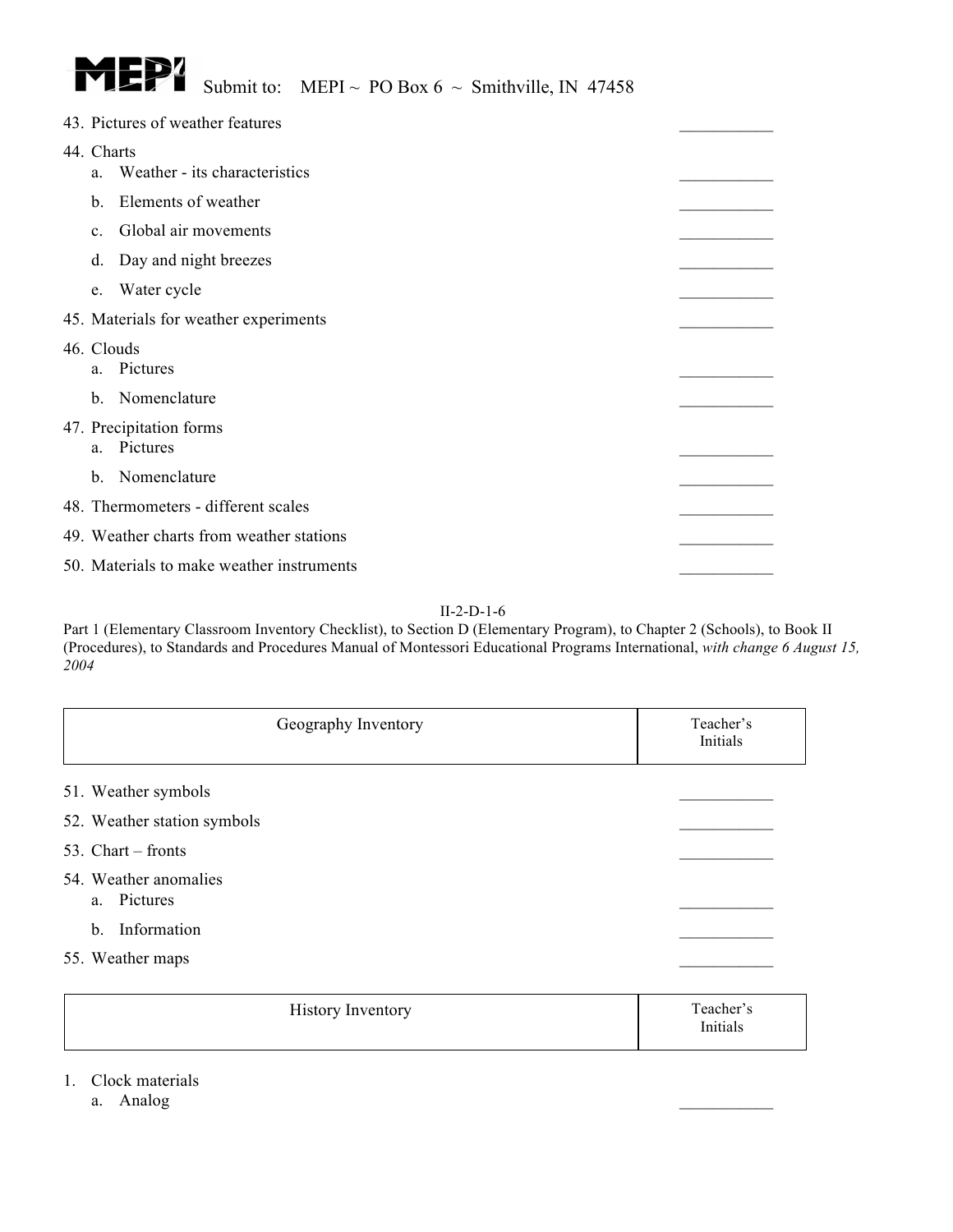

|                  | $\mathbf b$ . | Digital                                |  |
|------------------|---------------|----------------------------------------|--|
| $\overline{2}$ . | a.            | Nomenclature cards<br>Days of the week |  |
|                  |               |                                        |  |
|                  | $\mathbf b$ . | Months of the year                     |  |
| 3.               |               | Vocabulary for measuring time          |  |
| 4.               |               | Calendars                              |  |
| 5.               |               | Calendar story cards                   |  |
| 6.               |               | Golden beads (2 thousand chains)       |  |
| 7.               |               | Pink and green ribbon                  |  |
| 8.               |               | Creation stories for the universe      |  |
| 9.               |               | Creation stories for planet Earth      |  |
|                  | 10. Charts    |                                        |  |
|                  | a.            | Galaxies                               |  |
|                  | b.            | Constellations                         |  |
|                  | c.            | Birth of solar system (3)              |  |
|                  | d.            | Sun                                    |  |
|                  | e.            | Solar system                           |  |
|                  | f.            | Lunar eclipse                          |  |
|                  | g.            | Solar eclipse                          |  |
|                  |               | 11. Astronomical charts and maps       |  |

| <b>History Inventory</b>             | Teacher's<br>Initials |
|--------------------------------------|-----------------------|
| 12. Story cards<br>a. Life of a star |                       |
| Constellations<br>b.                 |                       |
| Planets $(10)$<br>$\mathbf{c}$ .     |                       |
| Astronomers<br>$d$ .                 |                       |
| 13. Planets rope                     |                       |
| 14. Story of life on earth           |                       |
| 15. Clock of eras                    |                       |
| 16. Time line $-$ elastic            |                       |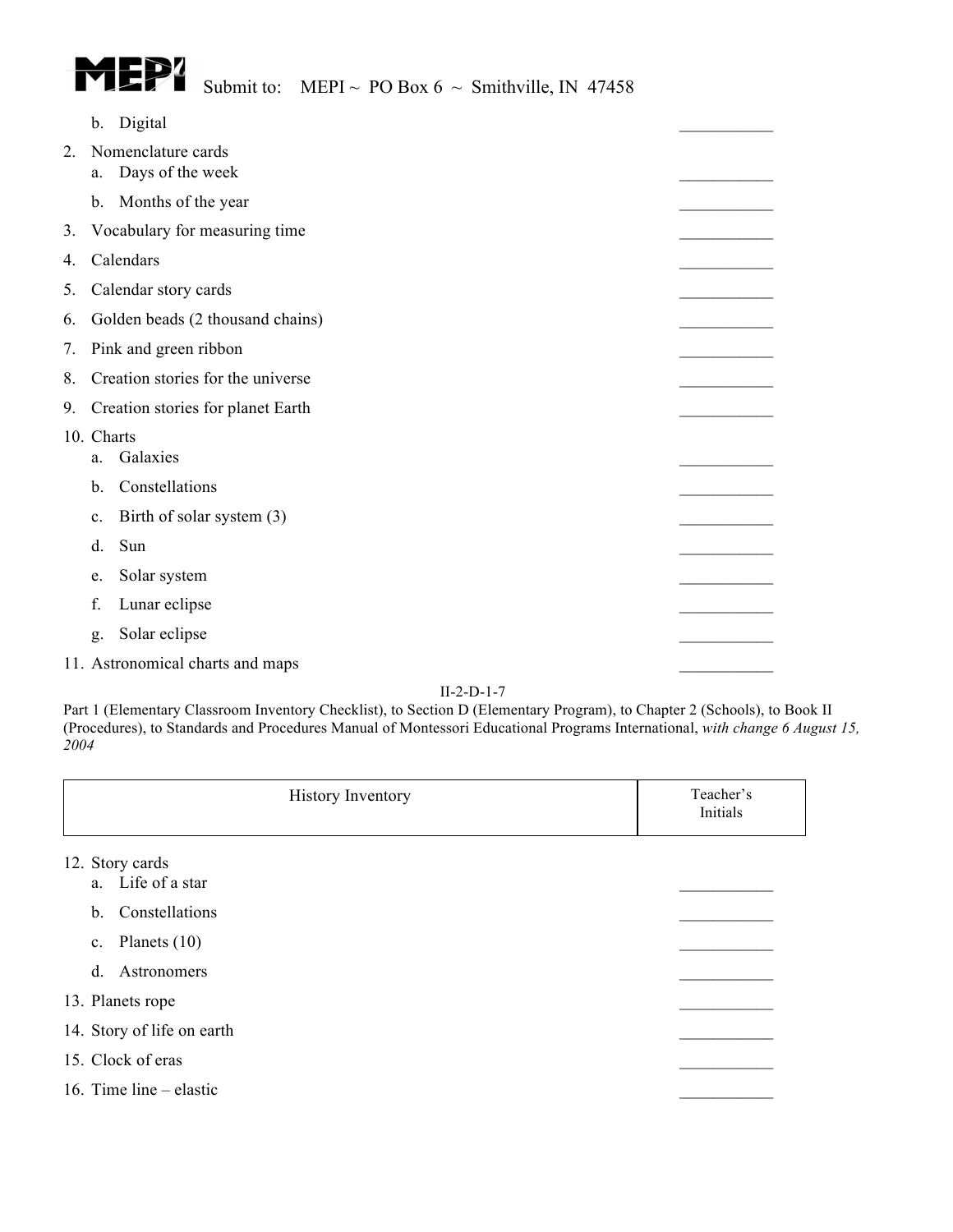

| 17. Time line $-$ rope                            |  |  |  |  |
|---------------------------------------------------|--|--|--|--|
| 18. Time line of life on earth                    |  |  |  |  |
| 19. Story cards for each era                      |  |  |  |  |
| 20. Dinosaurs study<br>a. Nomenclature cards      |  |  |  |  |
| Skeleton / body matching cards<br>$b_{\cdot}$     |  |  |  |  |
| Story cards<br>$\mathbf{c}$ .                     |  |  |  |  |
| Carnivores / herbivores<br><sub>d</sub>           |  |  |  |  |
| 21. Packets of pictures of life forms in each era |  |  |  |  |
| 22. Time lines for each child to make             |  |  |  |  |
| 23. Special research activity cards for a period  |  |  |  |  |
| 24. Bloom's taxonomy on dinosaurs                 |  |  |  |  |

|  | Language Inventory | Teacher's<br>Initials |
|--|--------------------|-----------------------|
|--|--------------------|-----------------------|

- 1. World map
- 2. Flat sticks
- $3. \text{Clay}$
- 4. Charts
	- a. Cuneiform writing
	- b. Hieroglyphics
	- c. Semitic alphabet
	- d. Phoenician alphabet

| Language Inventory | Teacher's<br>Initials |
|--------------------|-----------------------|
|--------------------|-----------------------|

- e. Greek alphabet
- f. Roman alphabet \_\_\_\_\_\_\_\_\_\_\_
- g. Sign language
- h. Braille
- 5. Materials for introducing parts of speech
	- a. Basket of crayons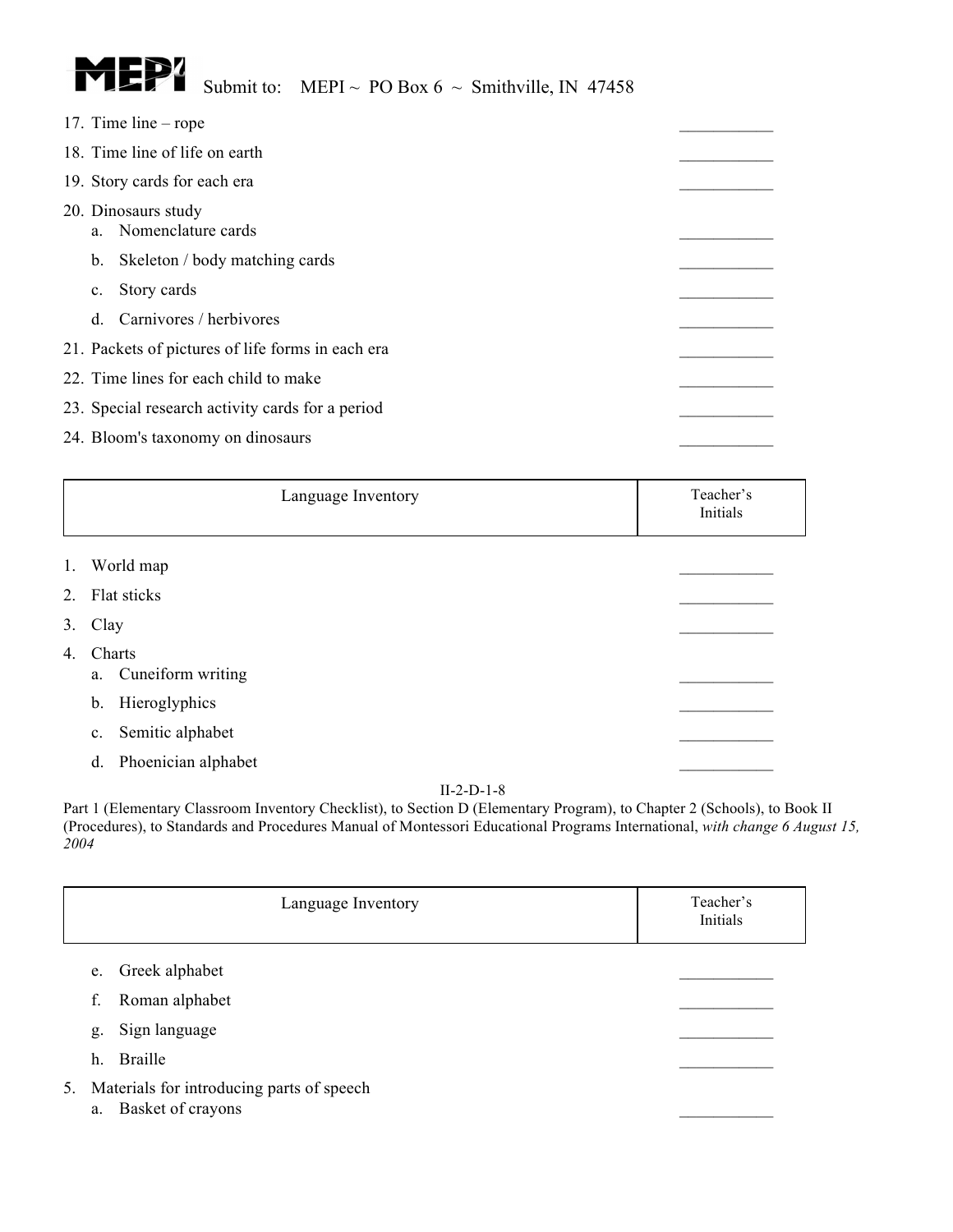

| b.             | Attribute blocks                                     |                                                                                                                                                |
|----------------|------------------------------------------------------|------------------------------------------------------------------------------------------------------------------------------------------------|
| $\mathbf{c}$ . | Sentences that include verbs                         |                                                                                                                                                |
| d.             | A written paragraph with no pronouns                 |                                                                                                                                                |
| e.             | Vase                                                 |                                                                                                                                                |
| f              | Flowers                                              |                                                                                                                                                |
| g.             | Pink ribbon                                          |                                                                                                                                                |
|                |                                                      |                                                                                                                                                |
| a.             | Gender                                               |                                                                                                                                                |
| b.             | Associations                                         |                                                                                                                                                |
| $\mathbf{c}$ . | Animals and their groups                             |                                                                                                                                                |
| d.             | Animals and their homes                              |                                                                                                                                                |
| e.             | Animals and their sounds                             |                                                                                                                                                |
| f.             | Common, proper, collective and abstract nouns        |                                                                                                                                                |
| g.             | Singular and plural (objects, rules, matching cards) |                                                                                                                                                |
| a.             | Moveable alphabet                                    |                                                                                                                                                |
| a.             | Logical agreement                                    |                                                                                                                                                |
| b.             | Common and proper adjectives                         |                                                                                                                                                |
| $\mathbf{c}$ . | Positive, comparative and superlative adjectives     |                                                                                                                                                |
| d.             | Adjectives that answer questions<br>(1) What kind?   |                                                                                                                                                |
|                | (2) How many?                                        |                                                                                                                                                |
|                | $(3)$ Whose?                                         |                                                                                                                                                |
|                | (4) Which one?                                       |                                                                                                                                                |
|                |                                                      | Grammar boxes (8)<br>Grammar extension lessons for nouns<br>Grammar extension lessons for articles<br>Grammar extension lessons for adjectives |

Part 1 (Elementary Classroom Inventory Checklist), to Section D (Elementary Program), to Chapter 2 (Schools), to Book II (Procedures), to Standards and Procedures Manual of Montessori Educational Programs International, *with change 6 August 15, 2004*

| Teacher's<br>Language Inventory<br>Initials |
|---------------------------------------------|
|---------------------------------------------|

e. Paper game

10. Grammar extension lessons for verbs

a. Animals and sounds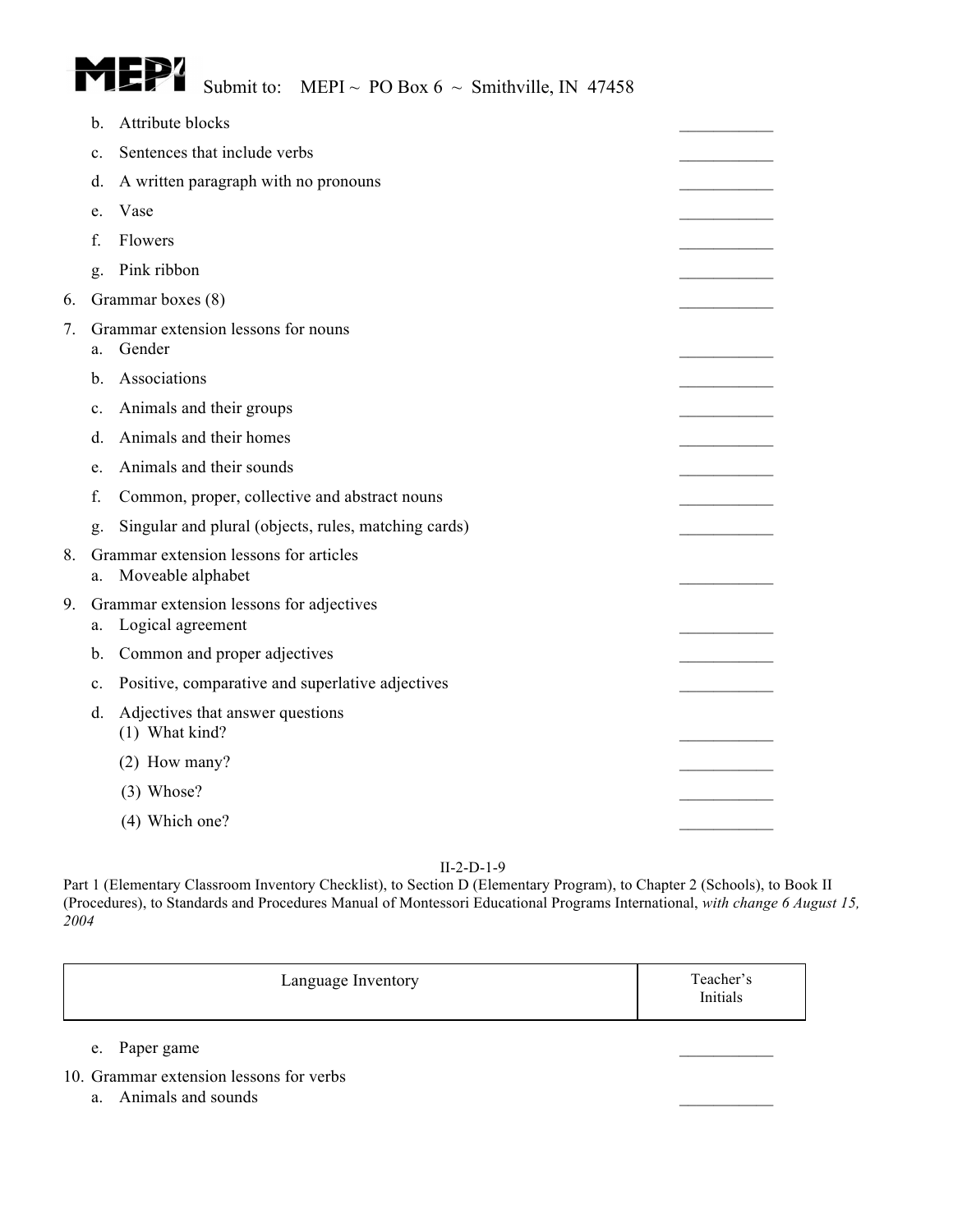

| b.             | Command cards<br>(1) Single words                                         |  |
|----------------|---------------------------------------------------------------------------|--|
|                | (2) Simple sentences                                                      |  |
|                | (3) Complex sentences                                                     |  |
| $\mathbf{c}$ . | Logical agreement                                                         |  |
| d.             | Tenses                                                                    |  |
| a.             | 11. Grammar extension lessons for adverbs<br>Logical agreement            |  |
| b.             | Adverbs modifying verbs                                                   |  |
| C <sub>1</sub> | Adverbs modifying adjectives                                              |  |
| d.             | Adverbs modifying adverbs                                                 |  |
| a.             | 12. Grammar extension lessons for pronouns<br>Personal                    |  |
| b.             | Possessive                                                                |  |
| $\mathbf{c}$ . | Demonstrative                                                             |  |
| d.             | Interrogative                                                             |  |
| e.             | Reflexive                                                                 |  |
| f.             | Numeral                                                                   |  |
| g.             | Indefinite                                                                |  |
| a.             | 13. Grammar extension lessons for prepositions<br>chart or model / object |  |
| b.             | Picture cards / labels                                                    |  |
| a.             | 14. Grammar extension lessons for conjunctions<br>Associations            |  |
| b.             | Use of coordinating conjunctions                                          |  |
| $\mathbf{c}$ . | Use of subordinating conjunctions                                         |  |
| a.             | 15. Grammar extension lessons for interjections<br>Logical agreement      |  |
| b.             | Dialogue cards                                                            |  |
|                | 16. Farm or zoo labeling cards                                            |  |

| Language Inventory | Teacher's<br>Initials |
|--------------------|-----------------------|
|--------------------|-----------------------|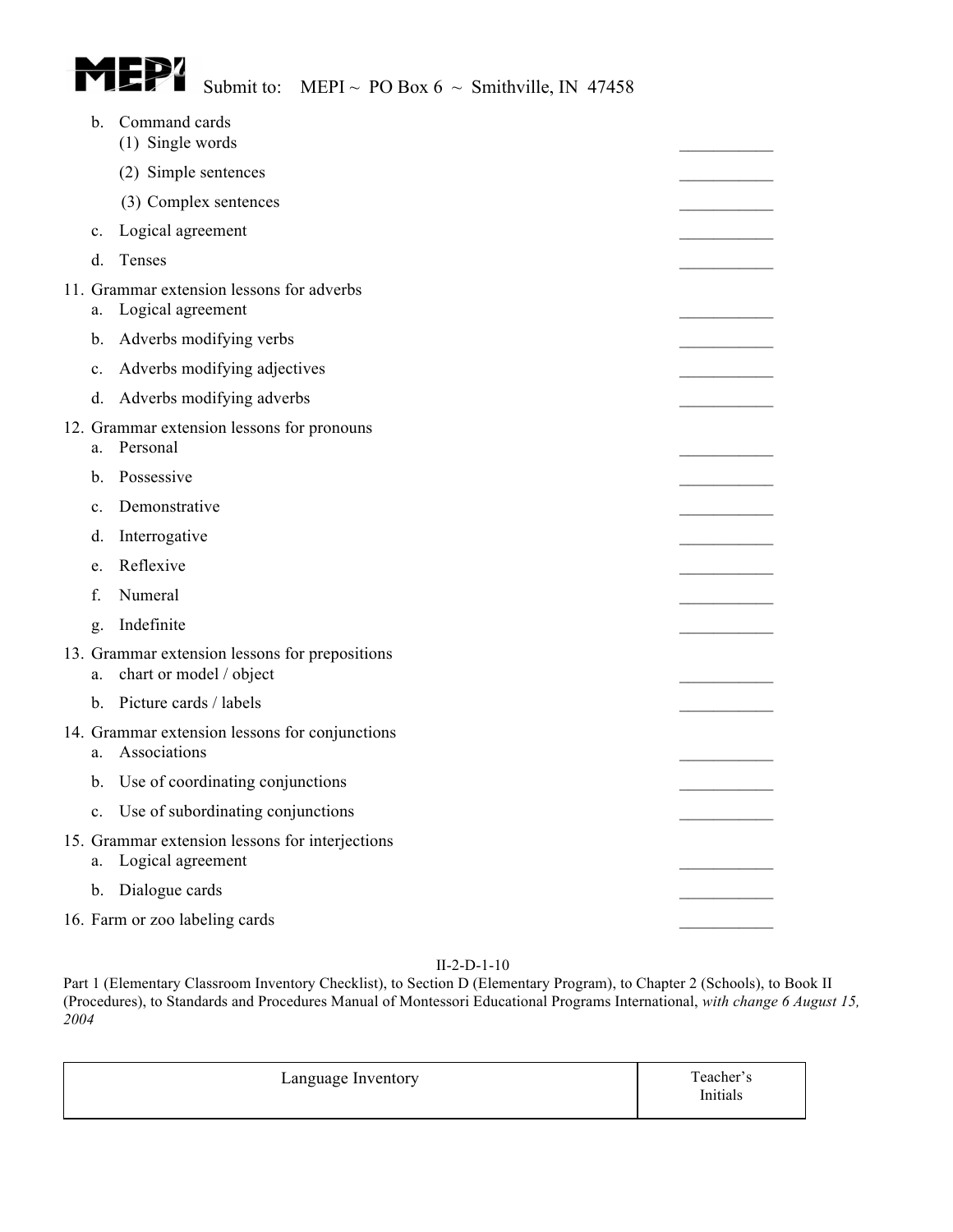

| 17. Labels for objects in environment |                                               |  |  |
|---------------------------------------|-----------------------------------------------|--|--|
| 18. Parsing of sentences (8 packets)  |                                               |  |  |
| 19. Definitions for parts of speech   |                                               |  |  |
| 20. Sentence analysis<br>Board<br>a.  |                                               |  |  |
| b.                                    | Boxes with arrows and symbols                 |  |  |
| c.                                    | Sentences                                     |  |  |
| d.                                    | Recording sheets                              |  |  |
| a.                                    | 21. Capitalization lessons<br>Proper names    |  |  |
| b.                                    | Titles                                        |  |  |
| $\mathbf{c}$ .                        | $\mathbf I$                                   |  |  |
| d.                                    | Starting a sentence                           |  |  |
| e.                                    | Letter writing                                |  |  |
| a.                                    | 22. Punctuation<br>Chart                      |  |  |
| b.                                    | Definition cards                              |  |  |
| c.                                    | Use of punctuation                            |  |  |
| a.                                    | 23. Penmanship<br>Plain paper, no lines       |  |  |
| b.                                    | Special lined paper                           |  |  |
| c.                                    | Geometric insets with special paper           |  |  |
| d.                                    | Chalkboards with lines, chalk                 |  |  |
| e.                                    | Handwork lessons                              |  |  |
| f.                                    | Tracing paper                                 |  |  |
| g.                                    | Charts of manuscript and cursive letters      |  |  |
|                                       | 24. Spelling lists                            |  |  |
|                                       | 25. Lists - find the incorrectly spelled word |  |  |
| 26. Journals                          |                                               |  |  |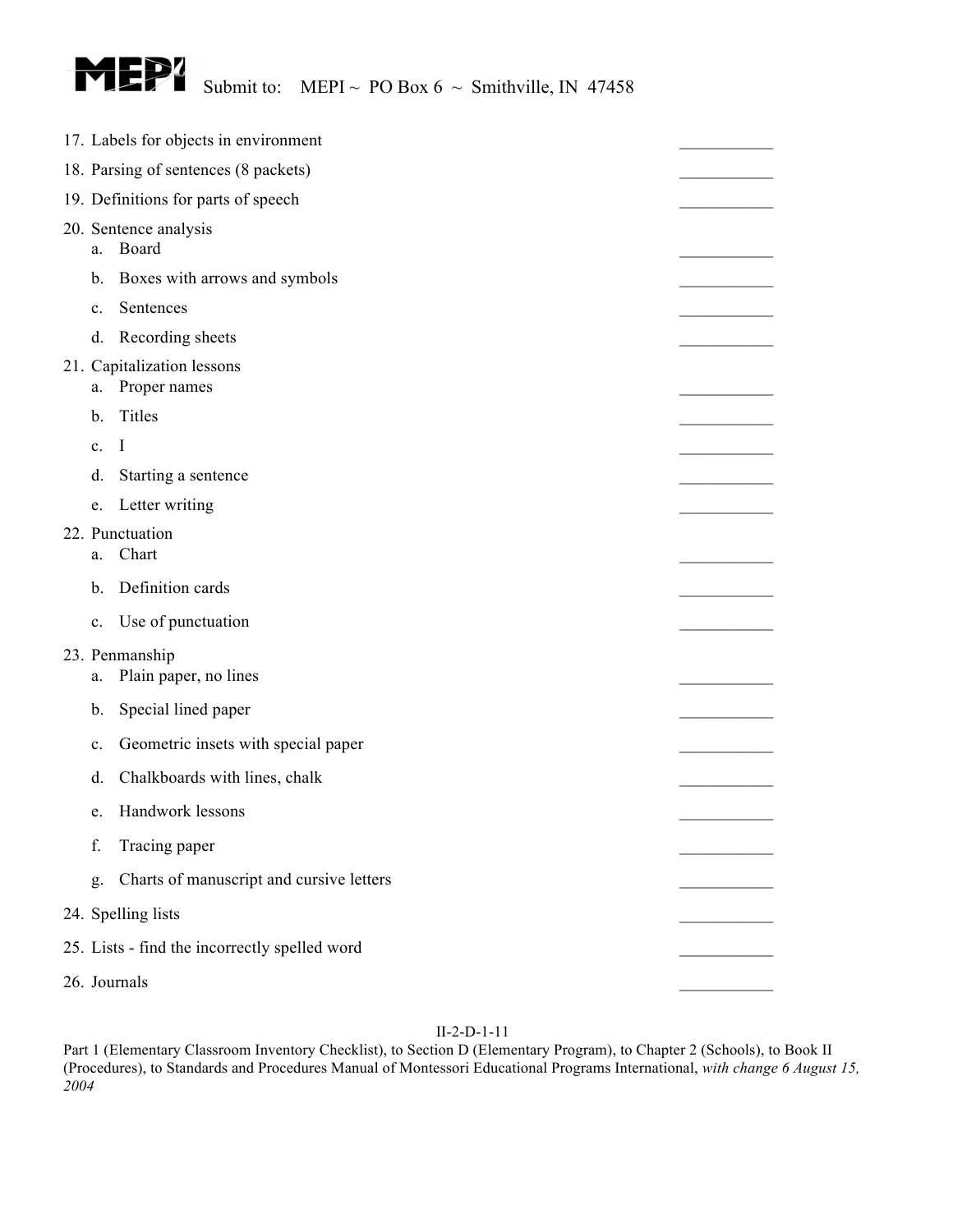

| Language Inventory<br>Initials                  | Teacher's |
|-------------------------------------------------|-----------|
| 27. Creative writing books                      |           |
| 28. Classroom log                               |           |
| 29. Poetry books                                |           |
| 30. Poetry styles                               |           |
| 31. Dictionaries                                |           |
| 32. Cards - alphabetizing<br>First letter<br>a. |           |
| Second letter<br>b.                             |           |
| Third letter<br>$\mathbf{c}$ .                  |           |
| 33. Guide words                                 |           |
| 34. Abbreviations                               |           |
| 35. Interpretive reading cards                  |           |
| 36. Short books                                 |           |
|                                                 |           |
| 37. Reference books                             |           |
| 38. Comprehension books in a series             |           |
| 39. Chapter books                               |           |
| 40. Junior Great Books                          |           |
| 41. Audio tapes of stories                      |           |
| 42. Book report guidelines                      |           |
| 43. Vocabulary lessons<br>Homophones<br>a.      |           |
| Homonyms<br>b.                                  |           |
| Homographs                                      |           |
| $\mathbf{c}$ .<br>Synonyms<br>d.                |           |
| Antonyms                                        |           |
| e.<br>Prefixes<br>f.                            |           |
| Suffixes                                        |           |
| g.<br>Root words                                |           |
| h.<br>i.<br>Compound words                      |           |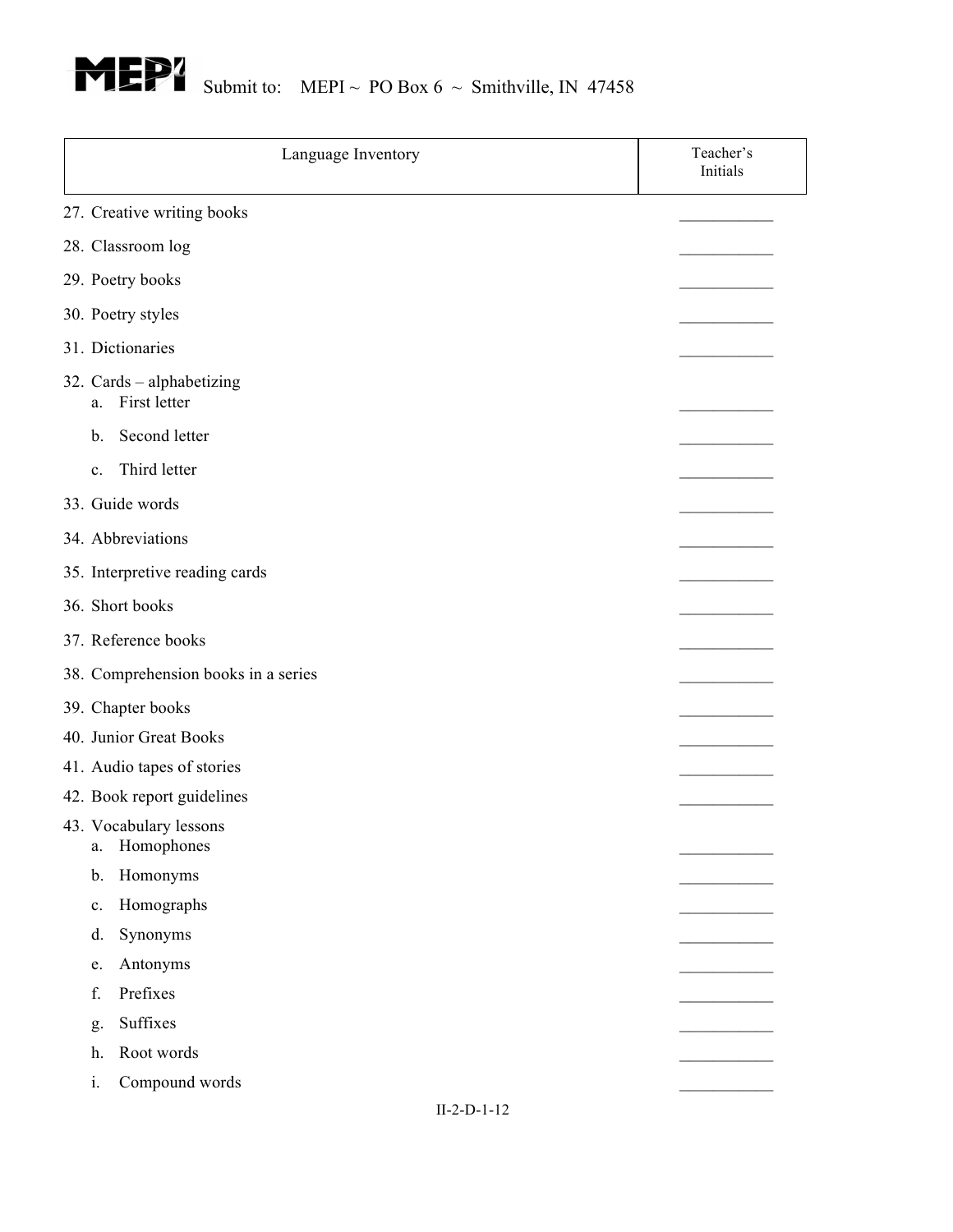

|    | Math Inventory                       | Teacher's<br>Initials |
|----|--------------------------------------|-----------------------|
|    | Contractions<br>$\cdot$              |                       |
|    | Possessives<br>k.                    |                       |
| 1. | Squared paper for recording problems |                       |
| 2. | Hierarchy of numbers material        |                       |
| 3. | Hundred board and tiles              |                       |
| 4. | Sorting tray and numerals            |                       |
| 5. | Snake game - positive and negative   |                       |
| 6. | Box of bead bars, 55 of each number  |                       |
| 7. | Pythagoras board and tiles           |                       |
| 8. | Addition charts                      |                       |
| 9. | Subtraction charts                   |                       |
|    | 10. Multiplication charts            |                       |
|    | 11. Division charts                  |                       |
|    | 12. Word problem booklets            |                       |
|    | 13. Flash cards for each operation   |                       |
|    | 14. Factoring board and pegs         |                       |
|    | 15. Stamp lesson                     |                       |
|    | 16. Dot game                         |                       |
|    | 17. Special dot game paper           |                       |
|    | 18. Small bead frame                 |                       |
|    | 19. Large bead frame                 |                       |
|    | 20. Special bead frame paper         |                       |
|    | 21. Checker board and tiles          |                       |
|    | 22. Test tube division lesson        |                       |
|    | 23. Fraction metal insets            |                       |
|    | 24. Mortensen fraction material      |                       |
|    | 25. Geometric solids                 |                       |
|    | $26.3$ hoops                         |                       |
|    | 27. Solid to point materials         |                       |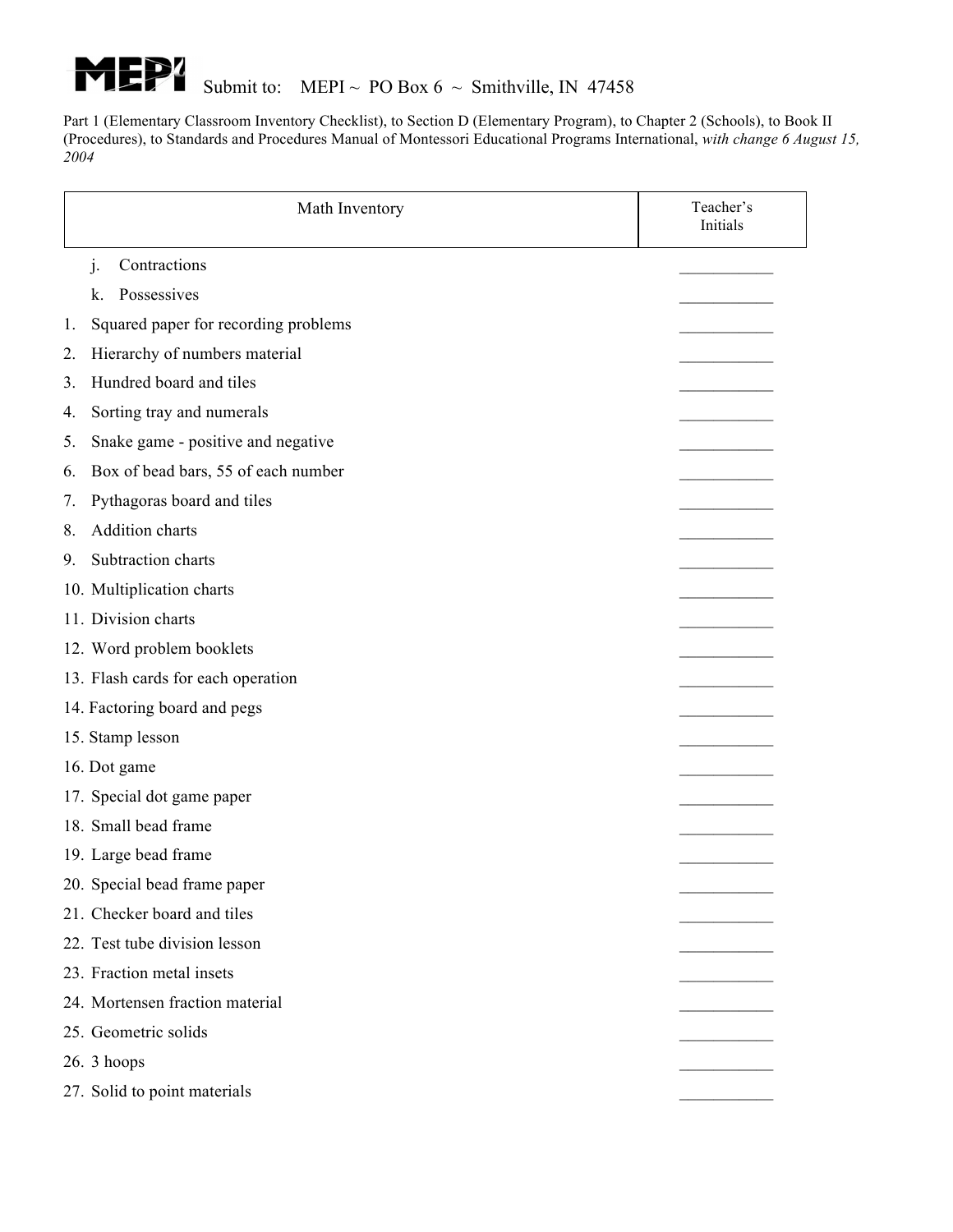

- 28. Golden beads
- 29. Rulers \_\_\_\_\_\_\_\_\_\_\_

| Math Inventory                                                                   | Teacher's<br>Initials |
|----------------------------------------------------------------------------------|-----------------------|
| 30. Perimeter sticks                                                             |                       |
| 31. Montessori protractor                                                        |                       |
| 32. Clear protractor                                                             |                       |
| 33. Geometric cabinet                                                            |                       |
| 34. Constructive triangle boxes                                                  |                       |
| 35. Plumb line                                                                   |                       |
| 36. Detective attribute game                                                     |                       |
| 37. 6 arrows, 6 inches long                                                      |                       |
| 38. Cork board                                                                   |                       |
| 39. 3 girl pictures                                                              |                       |
| 40. 3 boy pictures                                                               |                       |
| 41. Nomenclature packets 1 through 13                                            |                       |
| 42. Booklets 1 through 10                                                        |                       |
| 43. Charts 1 through 13                                                          |                       |
| Physiology Inventory                                                             | Teacher's<br>Initials |
| Charts for labeling<br>1.<br>Labels and definition cards for the following<br>2. |                       |

- a. Parts of the body male
- b. Parts of the body female
- c. Eye external
- d. Eye internal \_\_\_\_\_\_\_\_\_\_\_
- e. Ear  $\Box$
- f. Nose \_\_\_\_\_\_\_\_\_\_\_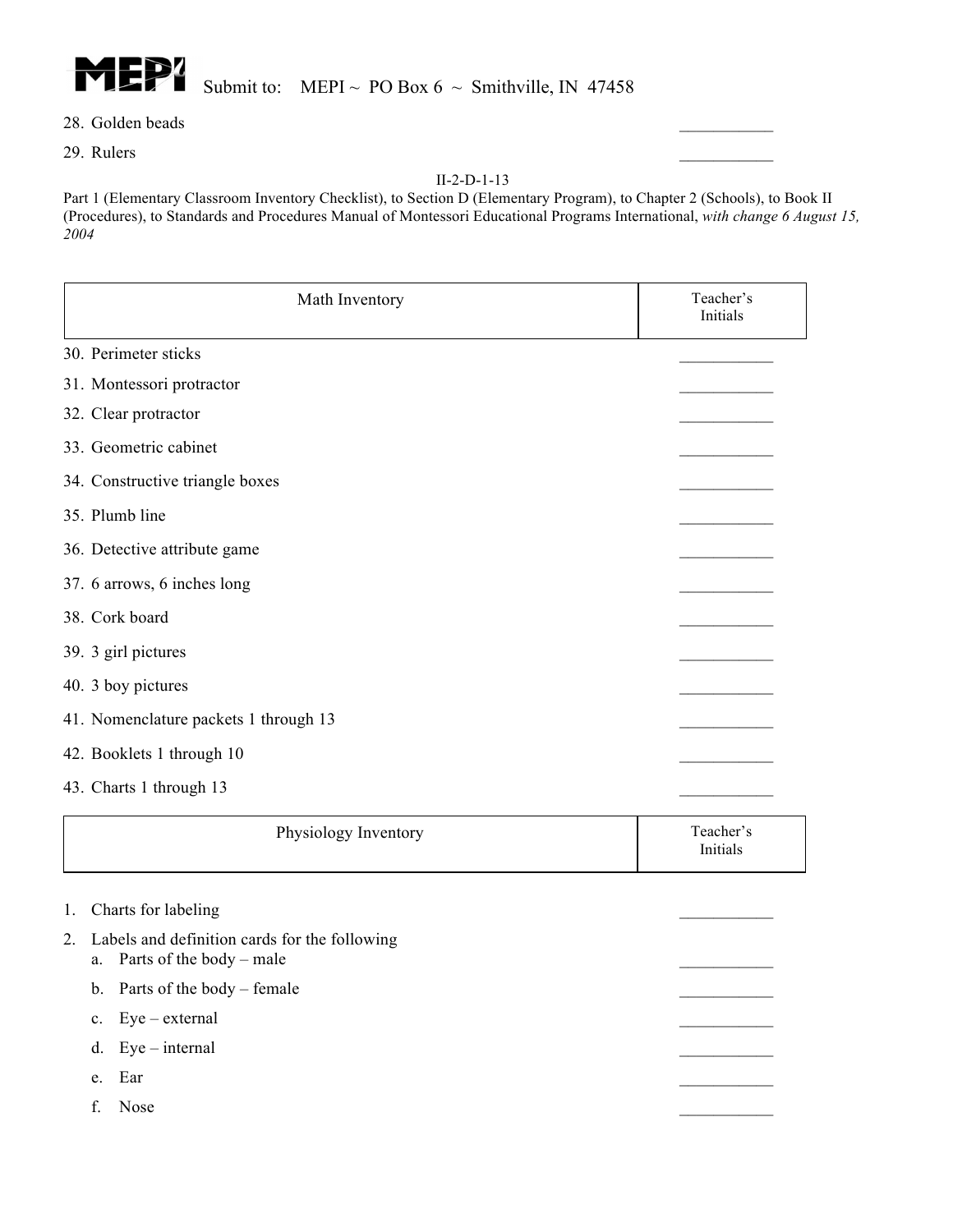

## Submit to: MEPI ~ PO Box  $6 \sim$  Smithville, IN 47458

- g. Tongue
- h. Teeth
- i. Skin
	- j. Circulatory system

#### II-2-D-1-14

|    |                | Physiology Inventory                                                             | Teacher's<br>Initials |
|----|----------------|----------------------------------------------------------------------------------|-----------------------|
|    | k.             | Respiratory system                                                               |                       |
|    | 1.             | Digestive system                                                                 |                       |
|    | m.             | Skeletal system                                                                  |                       |
|    | n.             | Spinal column                                                                    |                       |
|    | 0.             | Vertebra                                                                         |                       |
|    | p.             | Bone                                                                             |                       |
|    | q.             | Muscular system                                                                  |                       |
|    | r.             | Nervous system                                                                   |                       |
|    | S.             | The brain                                                                        |                       |
|    |                | Zoology Inventory                                                                | Teacher's<br>Initials |
| 1. | a.             | Matching cards<br>Living / non living                                            |                       |
|    | b.             | Vertebrates / invertebrates                                                      |                       |
|    | $\mathbf{c}$ . | Classes of vertebrates                                                           |                       |
|    | d.             | Kinds of invertebrates                                                           |                       |
| 2. | a.             | Story cards<br>Vertebrates and invertebrates                                     |                       |
|    | $\mathbf{b}$ . | Vertebrates                                                                      |                       |
| 3. |                | My book of vertebrates                                                           |                       |
| 4. | a.             | Classified nomenclature with definitions - external parts of vertebrates<br>Fish |                       |
|    | b.             | Amphibians                                                                       |                       |
|    | c.             | Reptiles                                                                         |                       |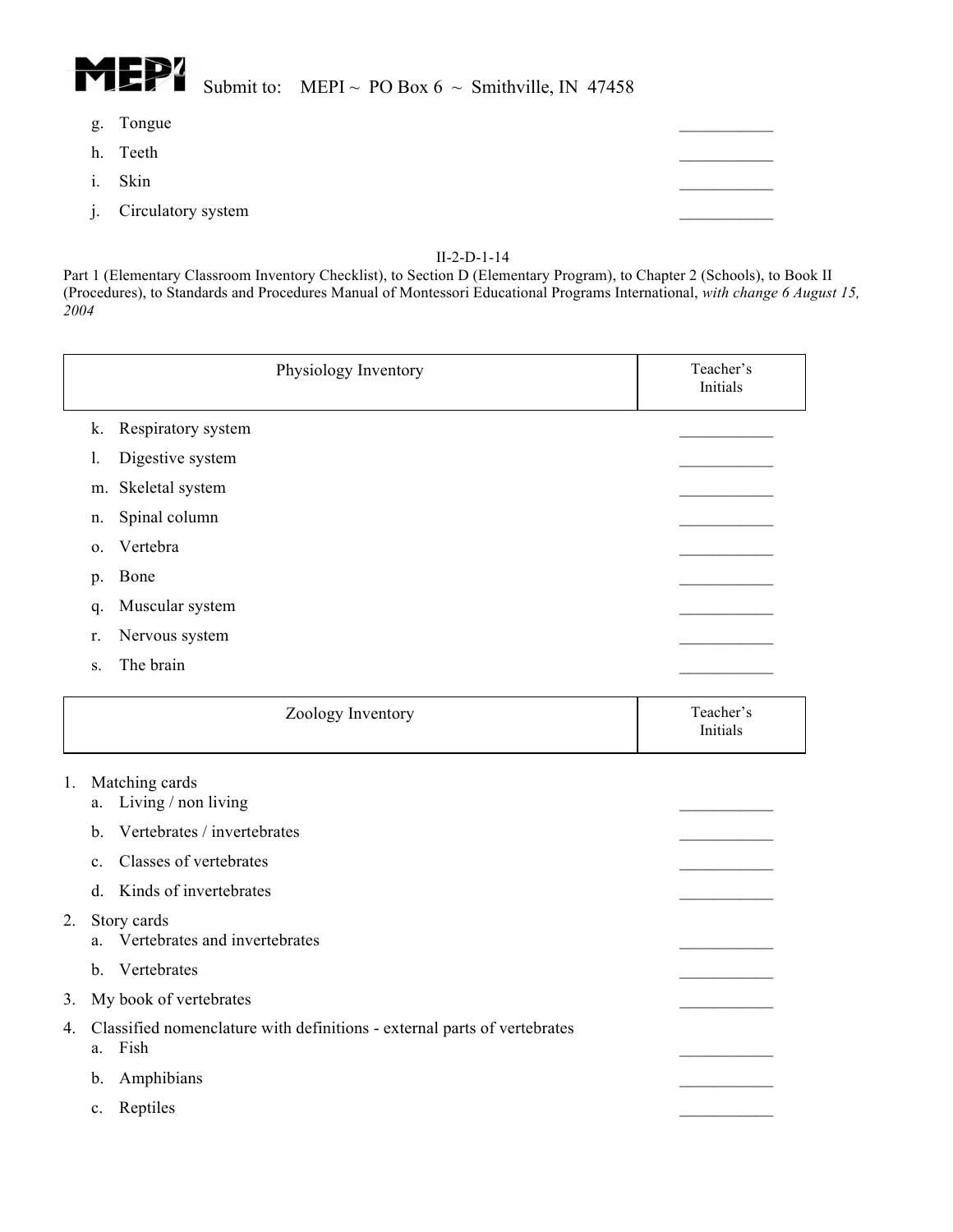

# Submit to: MEPI ~ PO Box  $6 \sim$  Smithville, IN 47458

- d. Birds
	- e. Mammals
- 5. Guidelines for observations of live animals
- 6. Comparisons between classes of vertebrates
- 7. Nomenclature cards and definitions for internal parts of vertebrates a. Fish
	- b. Amphibians

#### II-2-D-1-15

|    |                | Zoology Inventory                                     | Teacher's<br>Initials |
|----|----------------|-------------------------------------------------------|-----------------------|
|    | $c_{\cdot}$    | Reptiles                                              |                       |
|    | d.             | <b>Birds</b>                                          |                       |
|    | e.             | Mammals                                               |                       |
| 8. | a.             | Matching cards for<br>Vertebrates and their functions |                       |
|    | b.             | Predators and prey                                    |                       |
|    | $\mathbf{c}$ . | Vertebrates and continents                            |                       |
|    | d.             | Vertebrates and family members                        |                       |
|    | e.             | Vertebrates and names                                 |                       |
|    | f.             | Vertebrates and essential characteristics             |                       |
|    | g.             | State vertebrates                                     |                       |
|    | h.             | Vertebrates as national symbols                       |                       |
|    | i.             | Saltwater / freshwater fish                           |                       |
|    | $\mathbf{1}$ . | Fish / names                                          |                       |
|    | k.             | Fish / fins                                           |                       |
|    | 1.             | Life cycle of an amphibian                            |                       |
|    | m.             | Cartilaginous / bony fish                             |                       |
|    | n.             | Amphibians / names                                    |                       |
|    | 0.             | Reptiles / names                                      |                       |
|    | p.             | Birds / feet                                          |                       |
|    | q.             | Birds / beaks                                         |                       |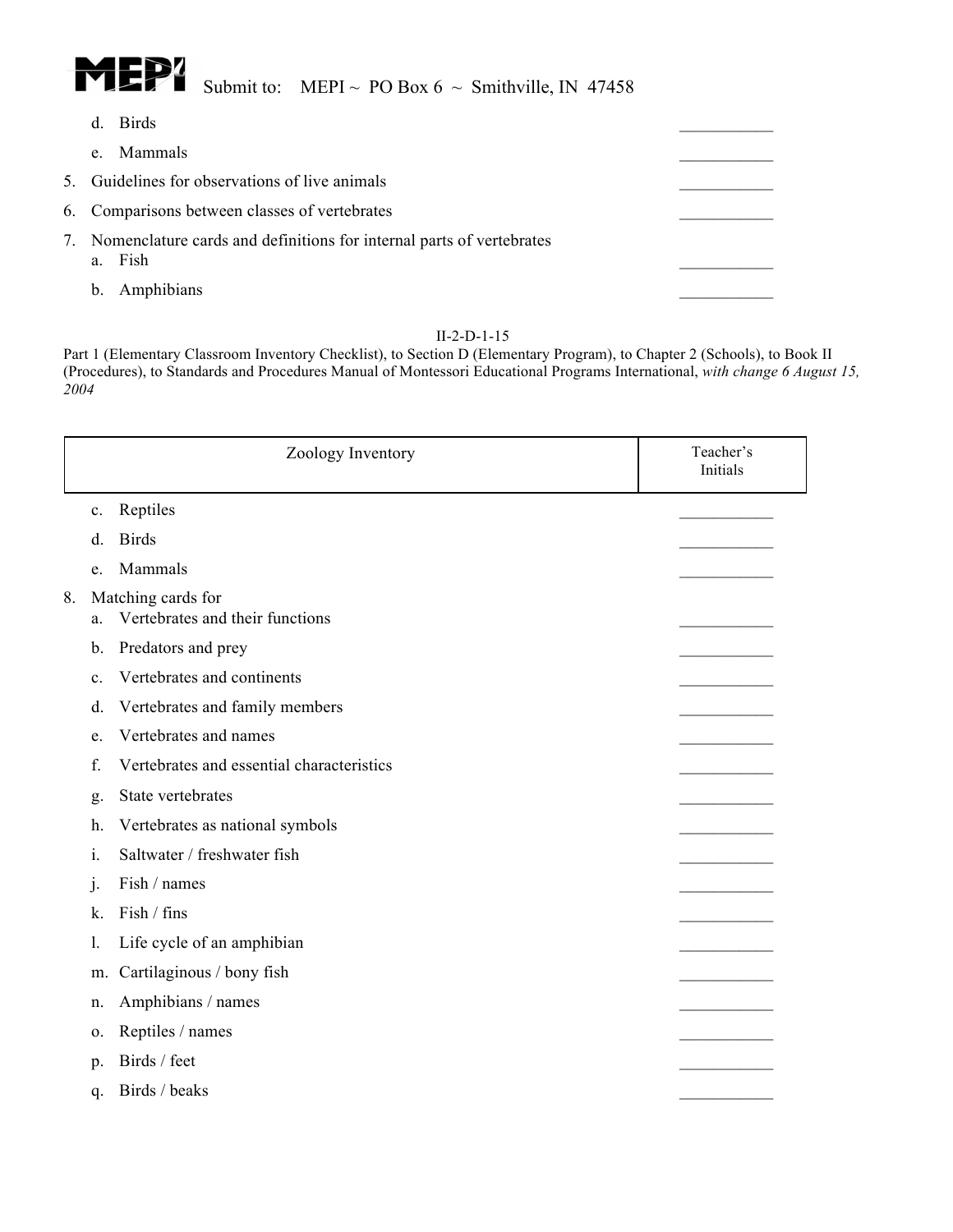

| Birds / nests     |                                                                                                    |
|-------------------|----------------------------------------------------------------------------------------------------|
| Birds / songs     |                                                                                                    |
| Birds / eggs      |                                                                                                    |
|                   |                                                                                                    |
|                   |                                                                                                    |
|                   |                                                                                                    |
|                   |                                                                                                    |
| Eggs              |                                                                                                    |
| Feathers          |                                                                                                    |
| y.<br>$Z_{\cdot}$ | u. Birds / names<br>v. Birds / Continents<br>w. Life cycle of a reptile<br>z. Life cycle of a bird |

| Zoology Inventory                                                                                  | Teacher's<br>Initials |
|----------------------------------------------------------------------------------------------------|-----------------------|
| aa. Birds of prey                                                                                  |                       |
| bb. My book of a fish                                                                              |                       |
| cc. My book of an amphibian                                                                        |                       |
| dd. My book of a reptile                                                                           |                       |
| ee. My book of a bird                                                                              |                       |
| My book of a mammal<br>ff.                                                                         |                       |
| gg. Mammals / names                                                                                |                       |
| hh. Flying Mammals / names                                                                         |                       |
| Mammal teeth / names<br>ii.                                                                        |                       |
| Mammal footprints / names<br>jj.                                                                   |                       |
| kk. Mammal babies / names                                                                          |                       |
| 9.<br>Live examples of each animal studied                                                         |                       |
| 10. Nomenclature cards and definitions for external parts of the invertebrates<br>Protozoans<br>a. |                       |
| Poriferans<br>$\mathbf{b}$ .                                                                       |                       |
| Coelenterates<br>$\mathbf{c}$ .                                                                    |                       |
| Platyhelminthes<br>d.                                                                              |                       |
| Nemahelminthes<br>e.                                                                               |                       |
|                                                                                                    |                       |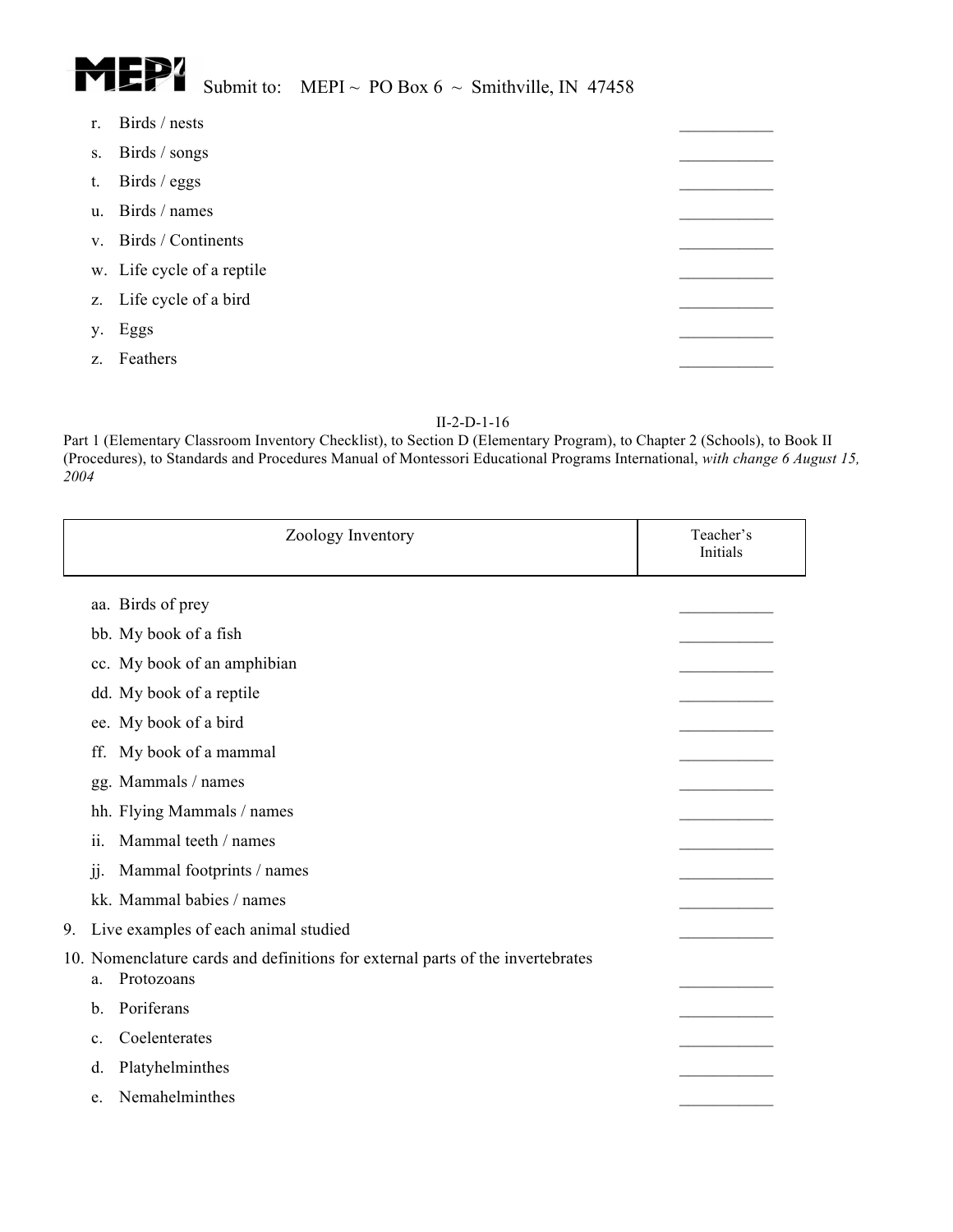

| $\mathbf{f}$   | Annelids                                         |  |
|----------------|--------------------------------------------------|--|
| g.             | Mollusks                                         |  |
| h.             | Echinoderms                                      |  |
| $\mathbf{i}$ . | Arthropods                                       |  |
|                | 11. My book of invertebrates                     |  |
|                | 12. Matching cards<br>a. Protozoans / names      |  |
|                | b. Animals / habitats                            |  |
| d.             | Arthropods / names                               |  |
| e.             | Life cycle of a butterfly                        |  |
|                | 13. Reference books                              |  |
|                | 14. Video: "Life on Earth" by David Attenborough |  |
|                | 15. Guidelines for animal research               |  |

| Zoology Inventory                                   | Teacher's<br>Initials |  |
|-----------------------------------------------------|-----------------------|--|
| 16. Animal kingdom - Hierarchy of phyla             |                       |  |
| 17. Zoology tree of life                            |                       |  |
| 18. Classification of vertebrates and invertebrates |                       |  |
| 19. Charts of nomenclature cards<br>Fish<br>a.      |                       |  |
| Amphibians<br>b.                                    |                       |  |
| Reptile<br>c.                                       |                       |  |
| <b>Birds</b><br>d.                                  |                       |  |
| Mammals<br>e.                                       |                       |  |
| f.<br>Protozoa                                      |                       |  |
| Porifera<br>g.                                      |                       |  |
| Coelenterate<br>h.                                  |                       |  |
| Platyhelminthes<br>1.                               |                       |  |
| Nemahelminthes<br>1.                                |                       |  |
| Annelids<br>k.                                      |                       |  |